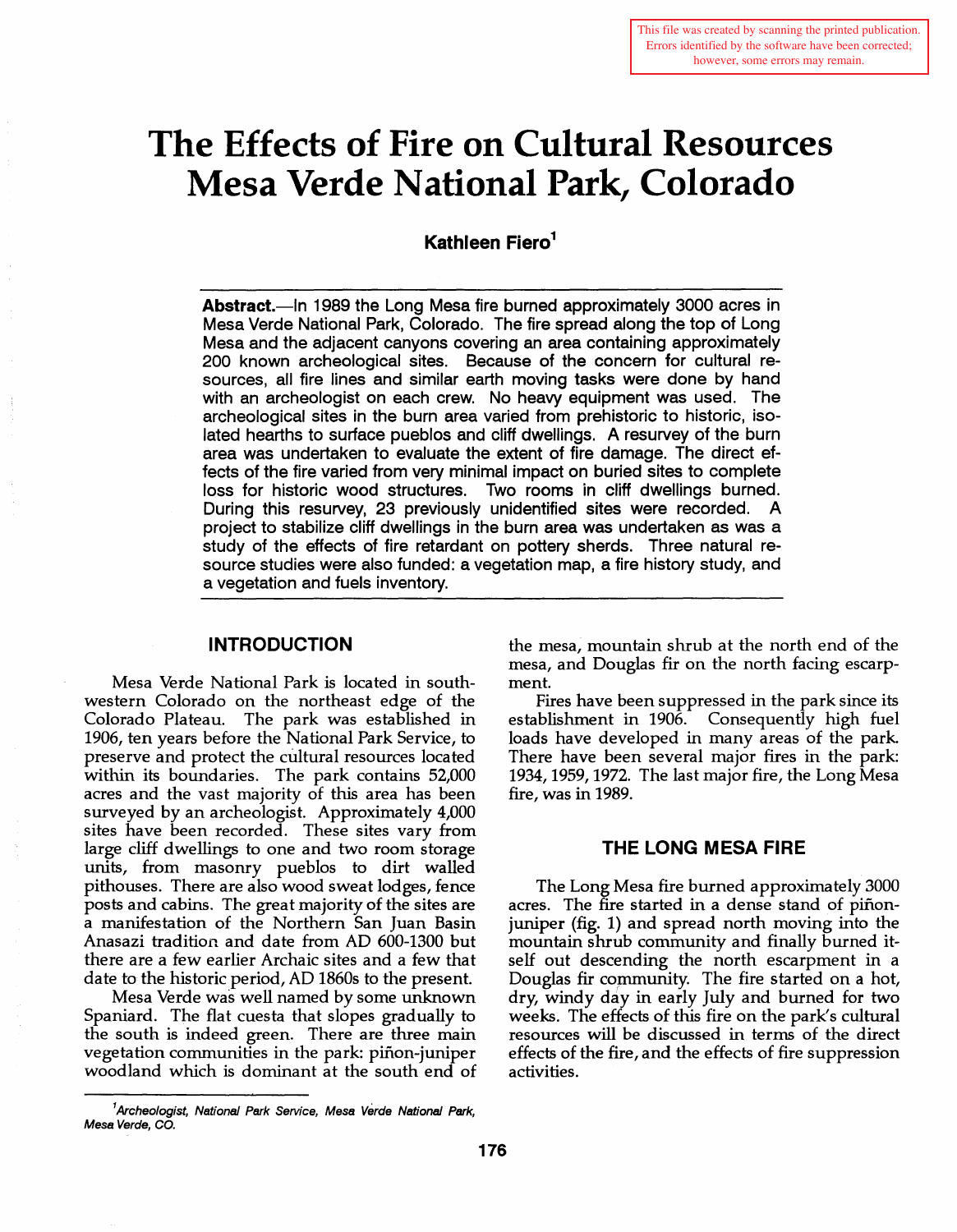## Fire Suppression

Two key management decisions had a big impact on the effects of the fire on cultural resources. One decision was to fight the fire by hand—no heavy equipment was used. This decision was based on previous fire experience in Mesa Verde and in other park service areas with high densities of cultural resources, a common attribute of piñonjuniper woodlands in the Southwest. The second important decision was to assign an archeologist to each fire crew. Each archeologist was given a copy of the cultural resource base map for the area where they were working. Initially the archeologists were sent out with each crew to flag fire lines but as the fire was being fought, this changed to flagging areas to be avoided by line work, i.e. flagging the sites. Also all fire fighters were told of the significance of the cultural resources and the importance of avoiding damage to these resources. Because all work was done by hand and because there was an archeologist on each crew, there was virtually no damage to the cultural resources by fire suppression activities. Only two sites were damaged and in both cases the damage was very minor, one upright slab was chipped and one stone was displaced from a wall. There was no vandalism and no artifact piles. The only graffiti noted was minor and was not in the vicinity of a site. It is worth noting that the archeologists found that keeping ahead of the fire crews, flagging sites, was easier during the fire than during mop-up when people were spread much thinner over the landscape.



Figure 1.-This photograph shows the typical condition of the pilion-Juniper woodland after the Long Mesa fire. Note the burned piñon pine and serviceberry and the heavily spalled sandstone boulder.



Figure 2.-The condition of a mesa top pueblo after the fire. The pueblo is located in the mountain shrub community.

## Post-Fire Survey

Immediately after the fire was officially out, an archeological survey of the burn area was initiated. By overlaying a map of the burn area on the cultural resource base map, it was known that 194 recorded archeological sites were in the burn area. These sites varied from hearths to large pueblos, from surface sites to cliff dwellings, from prehistoric to historic structures. Of the 194 sites, 165 were relocated. Two of the 29 sites that were not relocated were probably consumed by the fire (wood structures). The others may have been missed because after the fire it was not easy to locate metal site stakes amongst all the ash and burned trees and bushes. Also some of these sites may have been misplotted originally or damaged by road maintenance between the time of the original survey and this resurvey. Twenty-three previously unrecorded sites were located and recorded during this survey. Most of these sites were located in areas that had been covered by a dense growth of shrub (better known as *Quercus goddamnus* to archeologists) and after the fire the sites in these areas were much easier to see.

Of the *IBB* sites evaluated for fire damage in the burn area (Eininger 1990:32),49 (26%) were missed by the fire, 71 *(3B%)* suffered low damage, 32 (17%) moderate damage, and 36 (19%) high damage. The 29 sites that were not relocated were not evaluated and so are not included in these totals. If any of these were totally consumed by the fire, as two may have been since they were wood structures, this would increase the percentage of sites in the high category. Of these  $36$  located sites suffering high damage, four were totally destroyed, and one